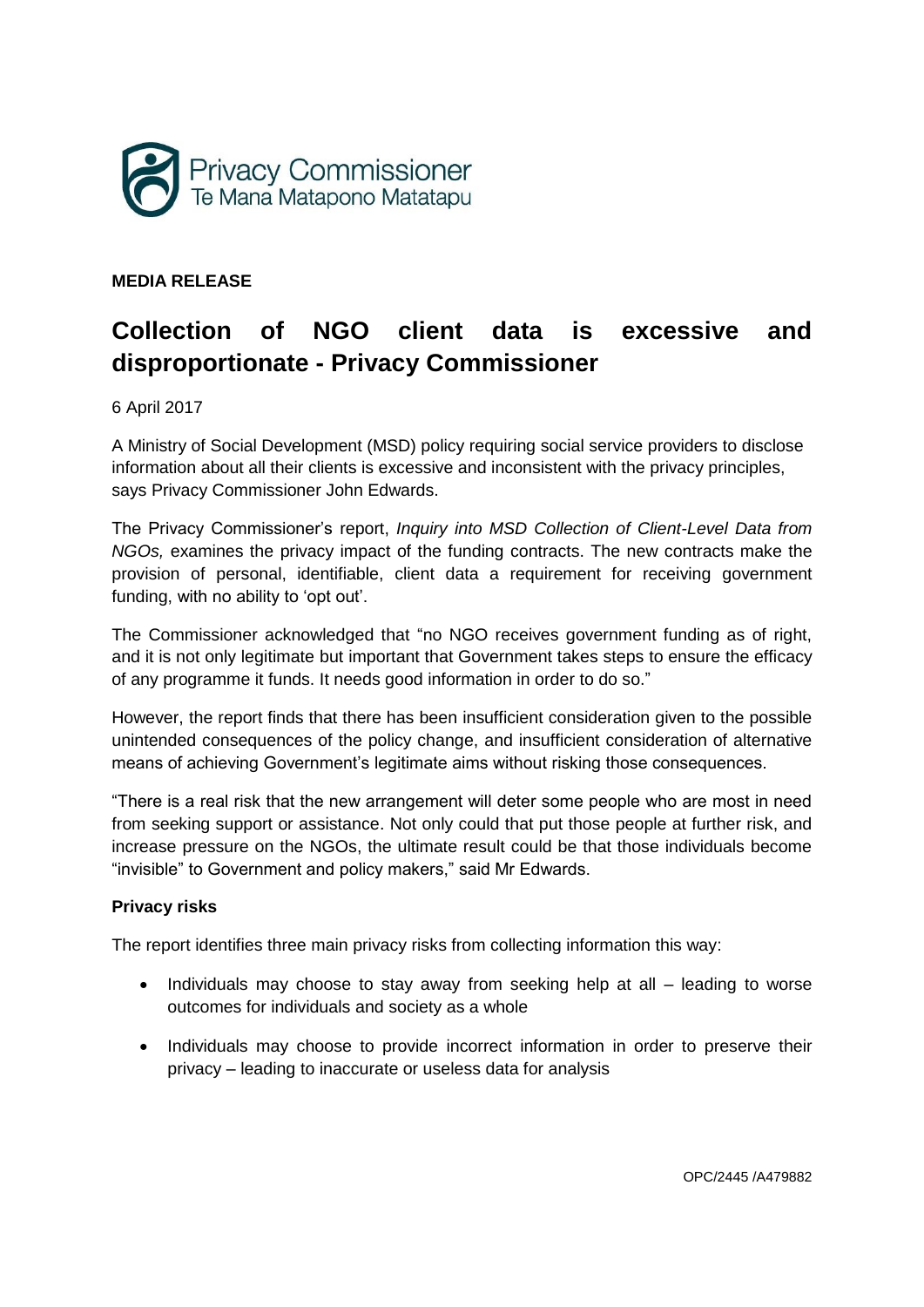NGOs may allow those clients who are reluctant to have their sensitive information given to MSD to access services without providing their personal information  $$ leading to reduced funding and risks to NGOs' long-term viability and the "invisibility" to the system of a significant cohort of individuals in need of support.

#### **Lack of clear purpose for collection**

One of the report's main findings is that MSD has not clearly explained its purpose for requiring individual client information.

NGOs have reported to us that MSD has not been able to definitively say what the client level information will be used for, who it will be disclosed to, and more importantly, what kinds of potential future uses will be ruled out.

Mr Edwards said he would like to see MSD explore less privacy-invasive means of achieving government's legitimate objectives. One of the options that warrants further thought would be to have Statistics New Zealand receive the information, and provide the analysis to the Ministry on an anonymised basis.

"My expectation is that data requirements for funding purposes should have sufficient flexibility to enable people to access services safely and not be deterred from seeking help or support - and thereby be put in greater harm - because of a concern about the confidentiality of the visit."

Mr Edwards noted that "this programme heralds a new way of delivering, funding and assessing public services under the social investment strategy. It is very important, for the success of future programmes that it proceeds with caution, and takes steps to build and maintain the trust of the New Zealanders it is intended to help."

#### **Recommendations**

- MSD should consider alternative methods for accomplishing its goals, such as having the information collated and analysed by Statistics New Zealand.
- MSD must ensure its information collection practices do not deter vulnerable individuals from receiving necessary help. MSD should consider how it can meet its policy objectives in ways that infringe less on personal privacy and reduce the risk of unintended adverse consequences for New Zealand's most vulnerable people.
- MSD must ensure that its purposes for collecting, holding, using and disclosing information are specific, relevant to its functions and clearly conveyed, and the information collected is necessary to achieve these purposes.
- MSD must ensure that its security procedures for holding, using and disclosing ICLD are robust, well-documented and transparent.

### **ENDS**